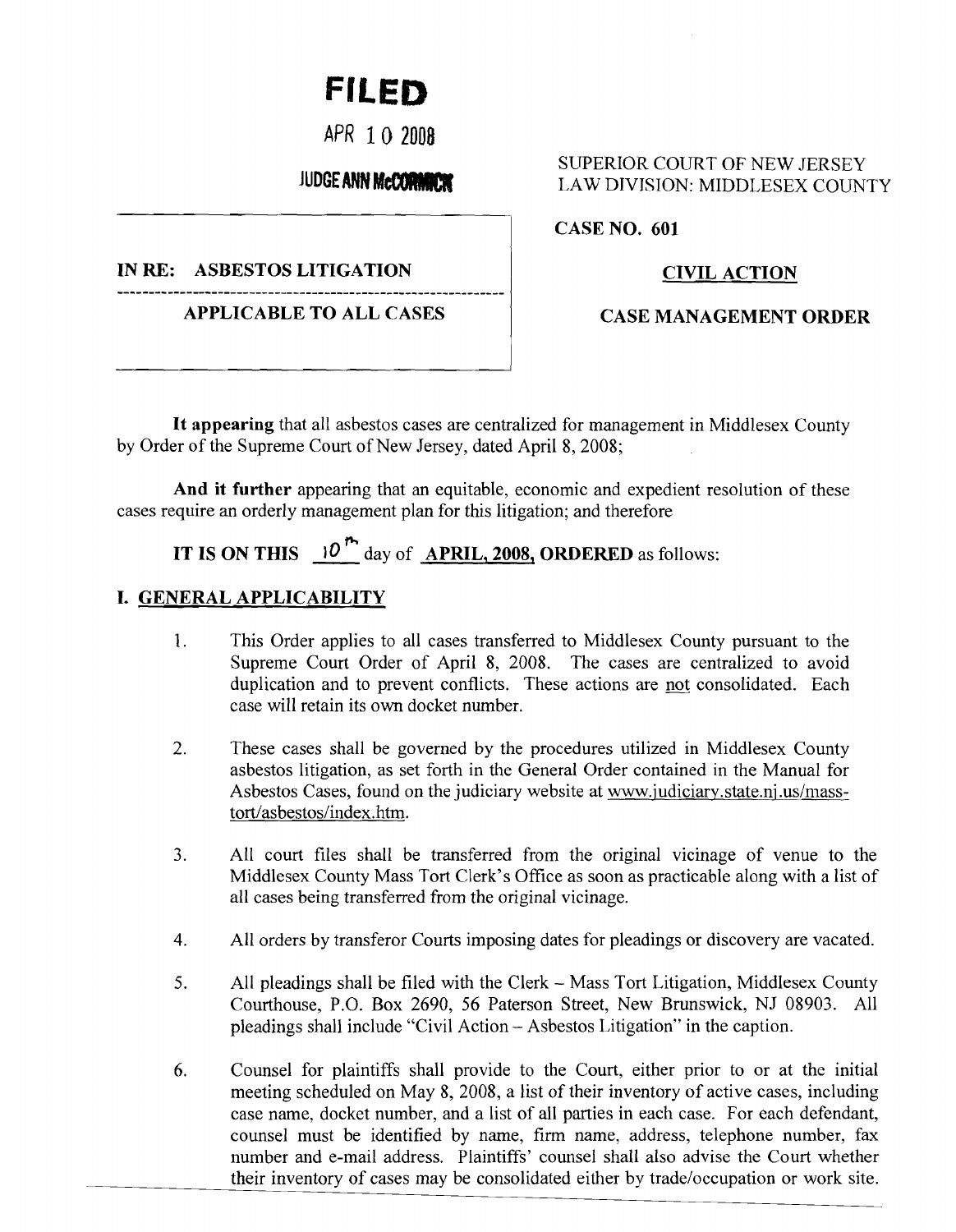Furthermore, plaintiffs' counsel shall submit to the Court and serve on all defense counsel by June 2, 2008 Plaintiff's Initial Fact Sheet (Attachment A to the General Order).

7. Orders and notices common to the entire litigation are available on the Judiciary web page for Mass Tort Litigation, which may be accessed at www.judiciary.state.nj.us/mass-tort/index.htm.

### **II. INITIAL MEETING WITH JUDGE McCORMICK**

The Honorable Ann G. McCormick will hold an in-person initial meeting on May 8, 2008 @ 10 a.m. at Middlesex County Courthouse, Courtroom 304, 56 Paterson Street, New Brunswick, New Jersey. All counsel whose cases are subject to transfer to Middlesex County from their original vicinage, pursuant to the Supreme Court Order, dated April 8,2008, shall attend.

G. Marnuc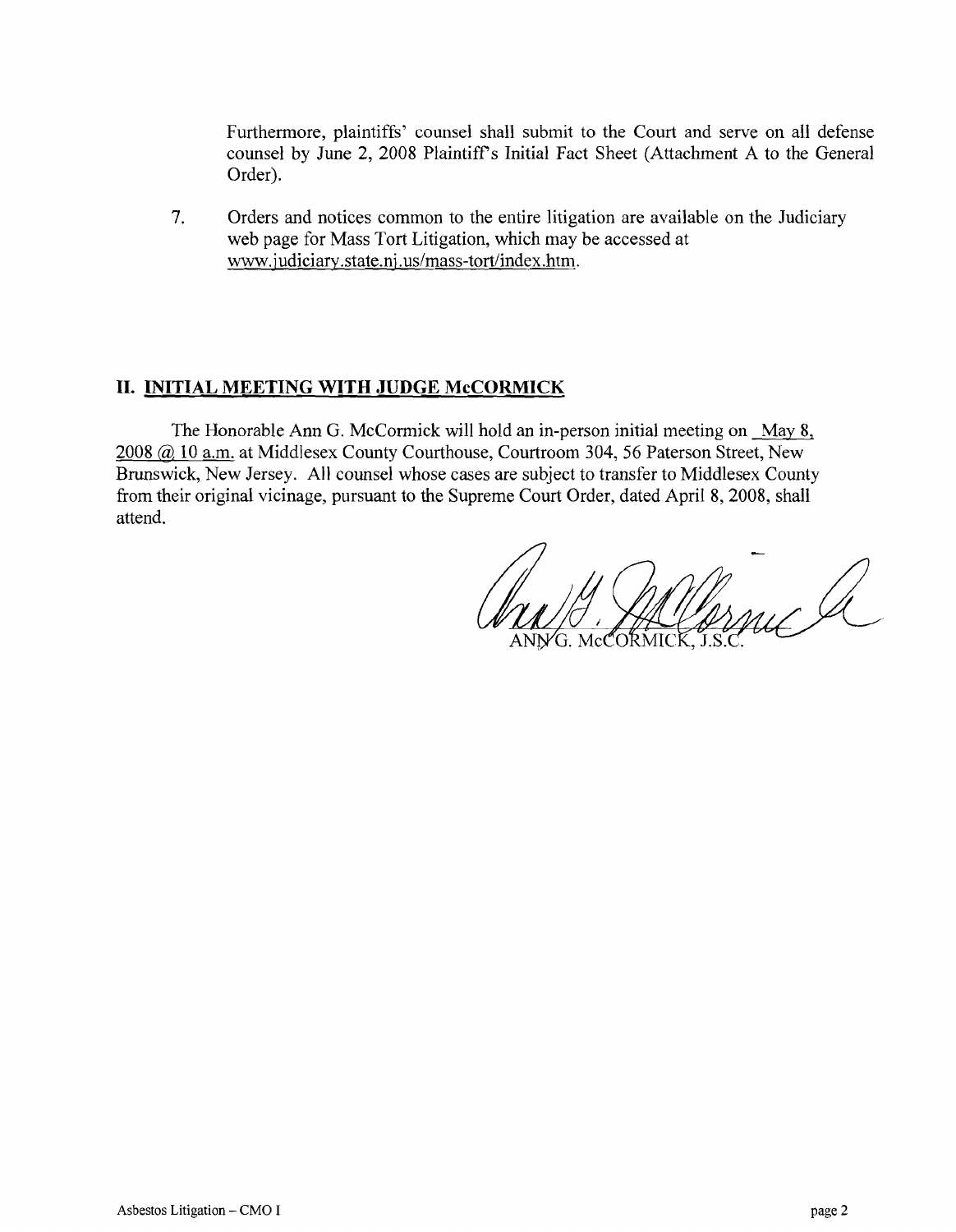# **FILED**

APR 10 2008

### **JUDGE ANN MCCORMANY**

IN RE: ASBESTOS LITIGATION

APPLICABLE TO ALL CASES

### SUPERIOR COURT OF NEW JERSEY LAW DIVISION: MIDDLESEX COUNTY

CASE NO. 601

### CIVIL ACTION

CASE MANAGEMENT ORDER

It appearing that all asbestos cases are centralized for management in Middlesex County by Order of the Supreme Court of New Jersey, dated April 8, 2008;

And it further appearing that an equitable, economic and expedient resolution of these cases require an orderly management plan for this litigation; and therefore

### ,... IT IS ON THIS  $\frac{10}{2}$  day of APRIL, 2008, ORDERED as follows:

### I. GENERAL APPLICABILITY

- 1. This Order applies to all cases transferred to Middlesex County pursuant to the Supreme Court Order of April 8, 2008. The cases are centralized to avoid duplication and to prevent conflicts. These actions are not consolidated. Each case will retain its own docket number.
- 2. These cases shall be governed by the procedures utilized in Middlesex County asbestos litigation, as set forth in the General Order contained in the Manual for Asbestos Cases, found on the judiciary website at www.judiciary.state.nj.us/masstort/asbestos/index.htm.
- 3. All court files shall be transferred from the original vicinage of venue to the Middlesex County Mass Tort Clerk's Office as soon as practicable along with a list of all cases being transferred from the original vicinage.
- 4. All orders by transferor Courts imposing dates for pleadings or discovery are vacated.
- 5. All pleadings shall be filed with the Clerk Mass Tort Litigation, Middlesex County Courthouse, P.O. Box 2690, 56 Paterson Street, New Brunswick, NJ 08903. All pleadings shall include "Civil Action - Asbestos Litigation" in the caption.
- 6. Counsel for plaintiffs shall provide to the Court, either prior to or at the initial meeting scheduled on May 8, 2008, a list of their inventory of active cases, including case name, docket number, and a list of all parties in each case. For each defendant, counsel must be identified by name, firm name, address, telephone number, fax number and e-mail address. Plaintiffs' counsel shall also advise the Court whether their inventory of cases may be consolidated either by trade/occupation or work site.